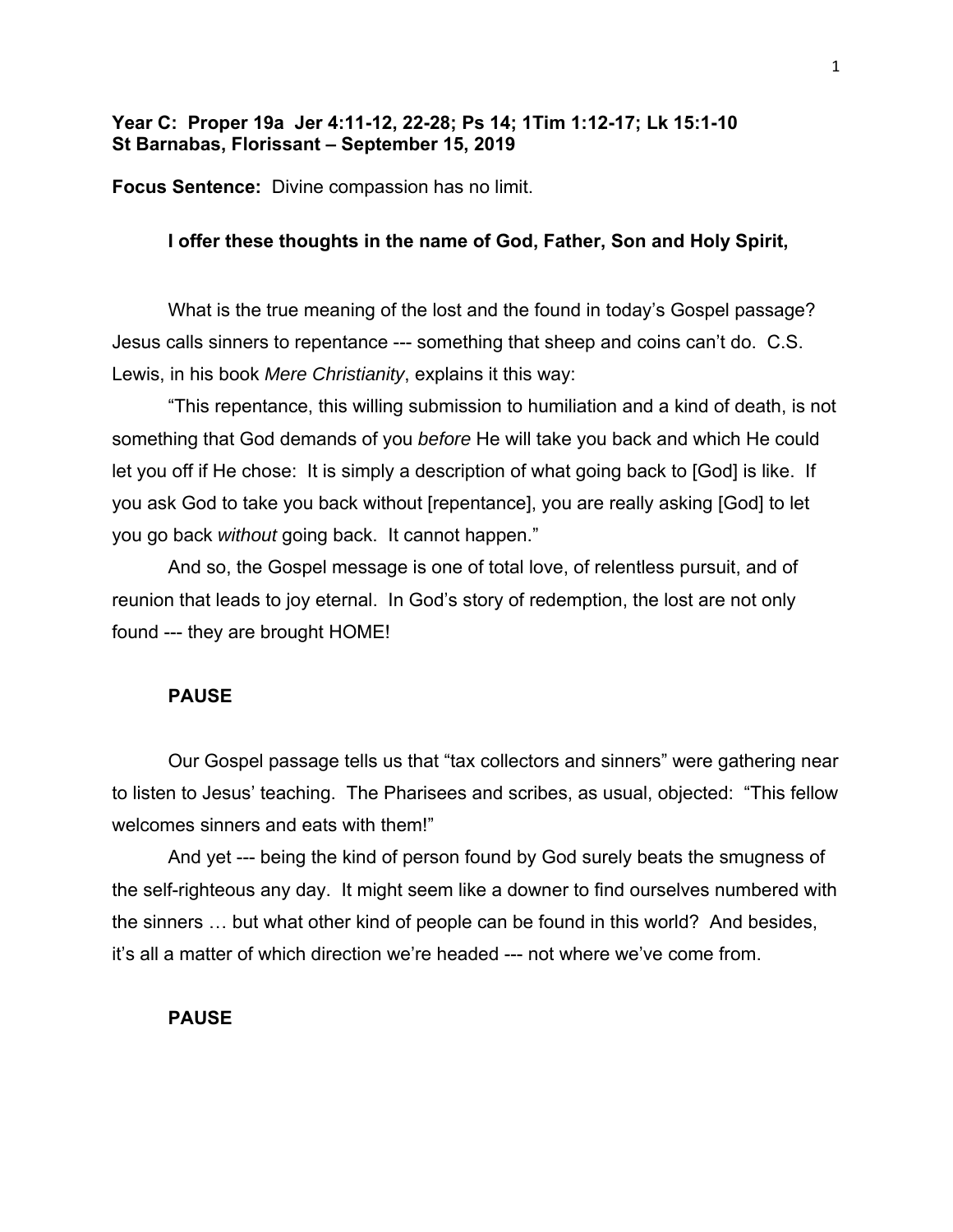Today's parables are Stories of the Lost and Found at the Gospel Junction. In his classic definition, Frederick Buechner says it best: "*The Gospel is bad news before it is good news.*" It is the news that [the face we see in the mirror] is at least eight parts chicken, phony, slob. That is the tragedy. But it is also the news that [we are] loved anyway, cherished, forgiven, bleeding to be sure, but also bled for. That is the comedy. And yet, so what?" Buechner further affirms: "…It is impossible for anybody to leave behind the darkness of the world he carries on his back like a snail, but for God all things are possible." (from *Telling the Truth: The Gospel as Tragedy, Comedy, and Fairy Tale*, Harper, 1977).

These parables are graphic word pictures that, as Buecher has put it, begin with the bad stuff. They depict loss in all its isolation and despair. Yet if there is no set-up to the story, no lack, no lostness --- then there are no sinners ripe to be found at any address.

If, for instance, the one lost sheep had had the good sense of self-protection that the other ninety-nine possessed, there wouldn't be a story, there'd be no reckless venture by the single-minded shepherd. And there would have been no corresponding joy when the bleating, lost animal was found.

And the same with the coin: if the drachma had not slipped off the woman's necklace and rolled into the dark recesses of the house, its owner would not have frantically dropped everything to search for it --- nor rung up her neighbors to share in her exultation when it was found.

Each of these little tales reveals to us the God who cares, who searches us out, who NEVER gives up on us. And through the process of bearing with the story, Jesus' audience is able to learn from him something of the boundless scope of the Divine compassion … the love of God reaching out to them, even as Jesus speaks.

### **PAUSE**